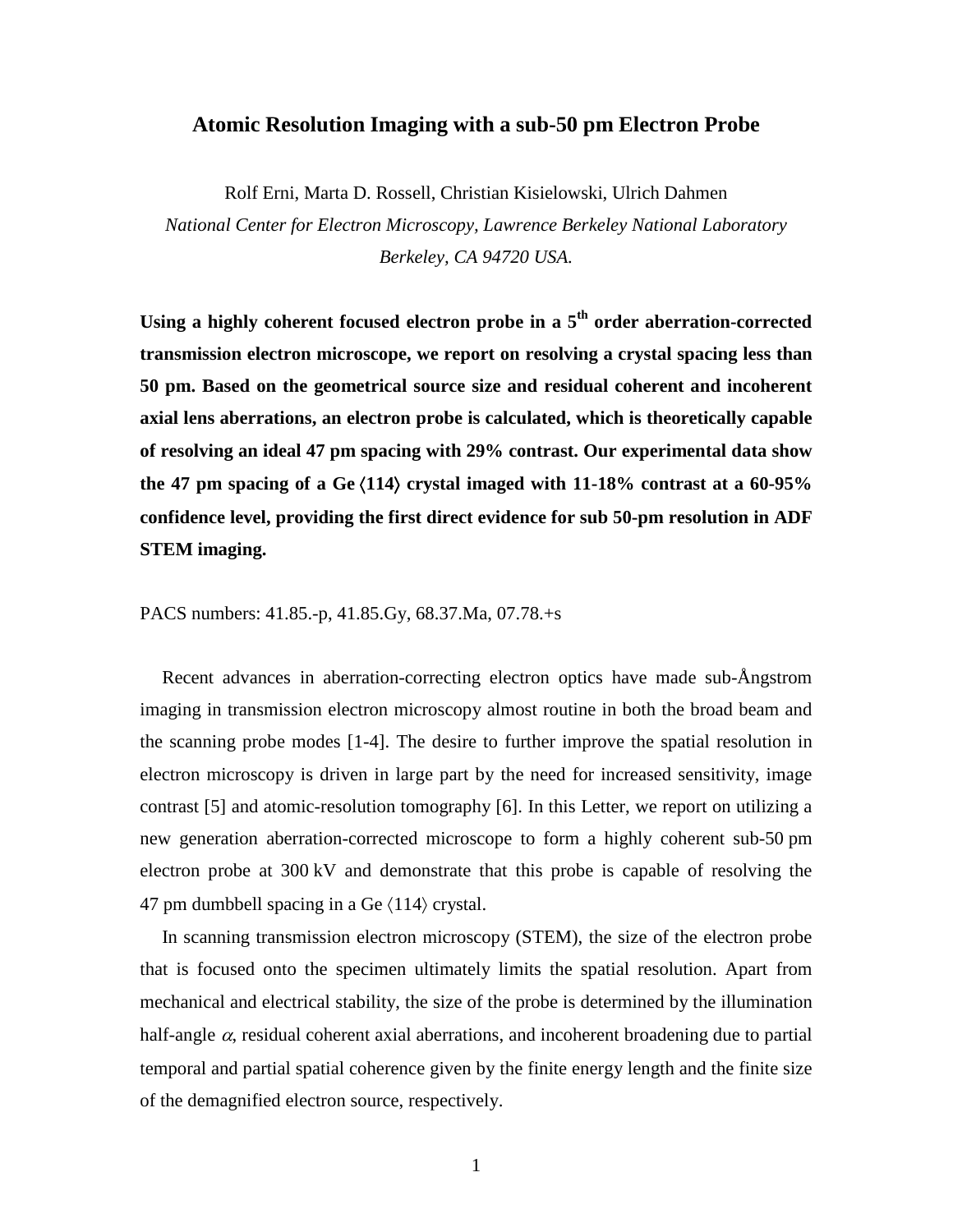Previous efforts to improve the spatial resolution in STEM have mainly focused on minimizing phase shifts caused by lens aberrations in order to increase the illumination angle and hence, to reduce the impact of the diffraction limit on the lateral resolution. Strategies to optimize the electron probe by improving the electron-optical set-up have largely neglected the finite size of the electron source, thus implying infinite source brightness and demagnification. Here, we consider the effect of the finite size of the electron source using the geometrical source size, which corresponds to the size of the demagnified electron source that is imaged onto the specimen.

For a given electron energy  $E_0$ , the coherent point source contribution to the electron probe in the aperture plane can be expressed as

$$
\psi(\omega) = \exp\left(\frac{2\pi i}{\lambda} \chi(\omega)\right) \left(1 + \exp\left(\frac{\omega \omega^* - \alpha^2}{\delta_\alpha^2}\right)\right)^{-1}.\tag{1}
$$

The complex coordinate in the aperture plane is  $\omega$  and  $\omega^*$  is its complex conjugate,  $\lambda = \lambda(E_0)$  is the electron wavelength and  $\chi(\omega)$  is the aberration function [7]. The first term expresses aberration phase shifts and the second term is the aperture function. The parameter  $\delta_{\alpha}$  can be chosen as a small fraction of  $\alpha$  in order to minimize artifacts that can arise in the numerical treatment of  $\psi(\omega)$  when a sharp edge function is considered [8].

Knowing the brightness  $\beta$  of the electron source, the current of the electron probe  $I_P$ and the angle  $\alpha$ , the geometrical source size  $d_{\text{geo}}$  (FWHM) can be estimated by  $4I_{\scriptscriptstyle\rm P}$  /( $\pi^2\alpha^2\beta)$ P  $d_{\text{geo}}^2 = 4I_{\text{P}}/(\pi^2 \alpha^2 \beta)$  [9]. To incorporate the effect of partial spatial coherence we assume a Gaussian source distribution function

$$
S(w) = \frac{1}{\sqrt{2\pi\sigma_S^2}} \exp\left(-\frac{ww^*}{2\sigma_S^2}\right).
$$
 (2)

The standard deviation  $\sigma_S$  is related to  $d_{\text{geo}}$  by  $\sigma_S^2 = d_{\text{geo}}^2 / 8 \ln 2$ geo  $\sigma_s^2 = d_{\text{geo}}^2 / 8 \ln 2$ , and *w* denotes the complex coordinate in the specimen plane. The probe intensity is then expressed by  $|\psi(w)|^2 \otimes S(w)$ , where  $\psi(w)$  is the Fourier transform of  $\psi(\omega)$  and  $\otimes$  denotes convolution.

Partial temporal coherence leads to an additional incoherent broadening of the electron probe. This effect is determined by the energy spread of the source and the constant of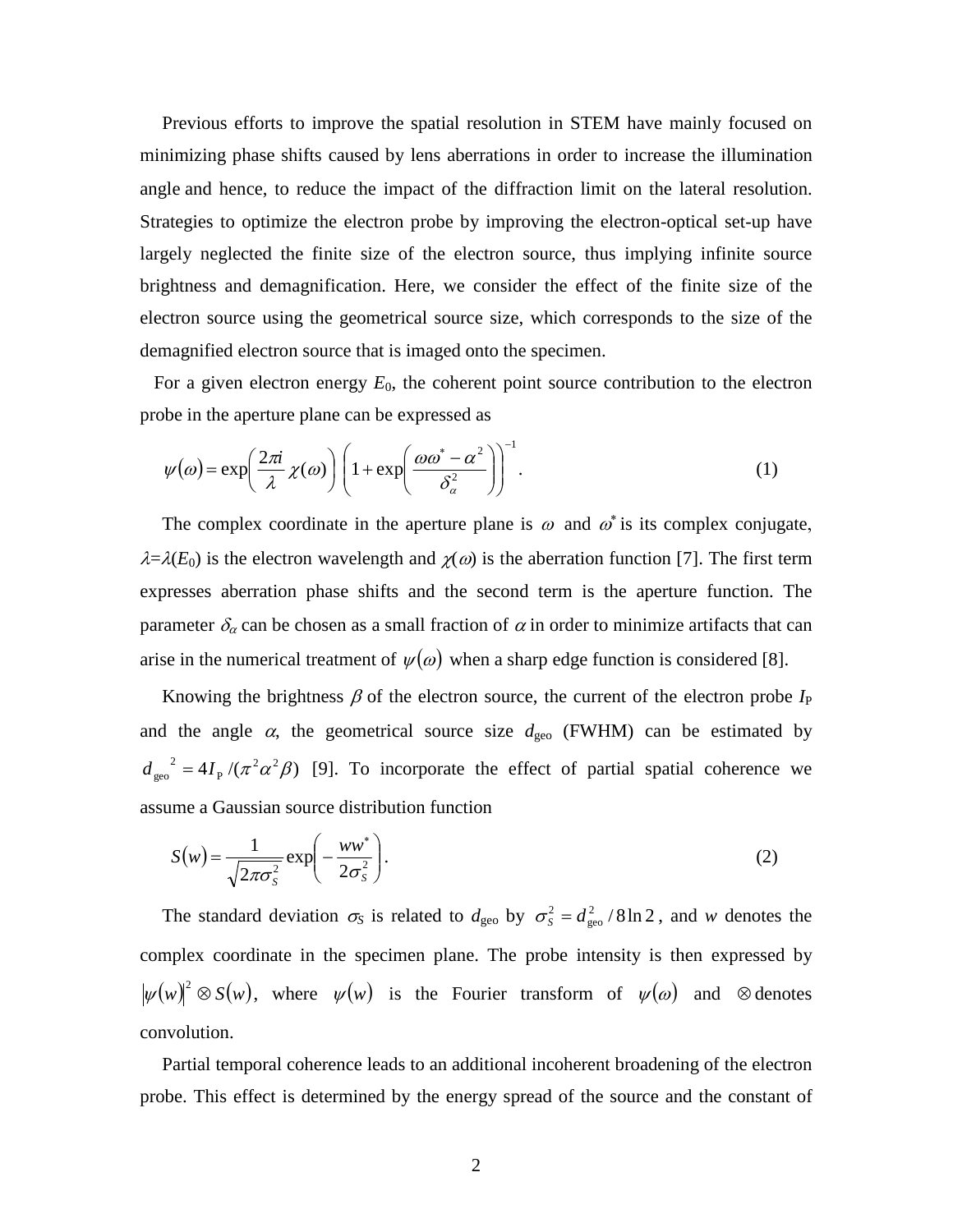chromatic aberration  $C_c$ . Due to the variation  $\delta E$  of electron energies around  $E_0$ , the chromatic aberration causes a variation of the defocus  $C_1$  given by  $\delta C1 = C_C \delta E/E_0$  which directly affects the aberration function  $\chi(\omega)$  in Eq. (1). Hence, the probe wave field  $\psi(w)$ becomes a function of energy *E*. The intensity of the electron probe is then given by

$$
I(w) = \int_{-\infty}^{\infty} \left( \psi(w, E) \right)^2 \otimes S(w) \frac{dT(E)}{dE} dE , \qquad (4)
$$

with

$$
\frac{dT(E)}{dE} = \frac{1}{\sqrt{2\pi\sigma_T^2}} \exp\left(-\frac{(E - E_0)^2}{2\sigma_T^2}\right).
$$
\n(5)

Eq. (5) describes a Gaussian distribution of electron energies  $E$  around  $E_0$  with  $\sigma_T^2 = \Delta E^2 / 8 \ln 2$  and  $\Delta E$  is the FWHM of the energy spread [7].

Calculating a 300 keV aberration-free ( $\chi$  = 0) electron probe according to Eq. (4) for  $\alpha$ =28.9 mrad and  $d_{\text{geo}}$ =50 pm, considering partial temporal coherence due to an energy length *C*<sub>C</sub>∆*E* of 1.68 mm eV, yields a probe intensity profile of 53 pm FWHM. Reducing the energy length by a factor of two results in a probe of 47 pm, whereas a reduction of  $d_{\text{geo}}$  by a factor of two shrinks the probe to less than 38 pm. Thus the effect of  $d_{\text{geo}}$  on the probe size highlights the importance of source brightness and partial spatial coherence [10] in STEM imaging.

In this work, we present evidence for a sub-50 pm electron probe formed in a new generation aberration-corrected transmission electron microscope that has been developed as part of the TEAM (Transmission Electron Aberration-corrected Microscopy) project [11]. The TEAM 0.5 microscope is equipped with a novel Schottkytype high-brightness field-emission electron source and an improved hexapole-type illumination aberration corrector [12]. The brightness  $\beta$  of the electron source was  $\sim$ 3.8×10<sup>9</sup> A/(cm<sup>2</sup> srad) at 300 kV. We employed an electron probe of *I*<sub>P</sub>=46 pA at an illumination half-angle  $\alpha$  of 28.9 mrad, implying a geometrical source size of  $\sim$ 25 pm. The probe corrector enables the correction of aberrations up to 5th order spherical aberration  $C_5$ . The following aberration coefficients were measured (notation see, e.g., [7]);  $A_2=24$  nm,  $B_2=8$  nm,  $C_3=149$  nm,  $A_3=97$  nm,  $S_3=90$  nm,  $A_4=10.2$  µm,  $D_4=7.2$  µm,  $B_4$ =5.5  $\mu$ m,  $C_5$ =509  $\mu$ m,  $A_5$ =221  $\mu$ m,  $S_5$ =7  $\mu$ m, and  $R_5$ =24  $\mu$ m [11]. Defocus  $C_1$  and two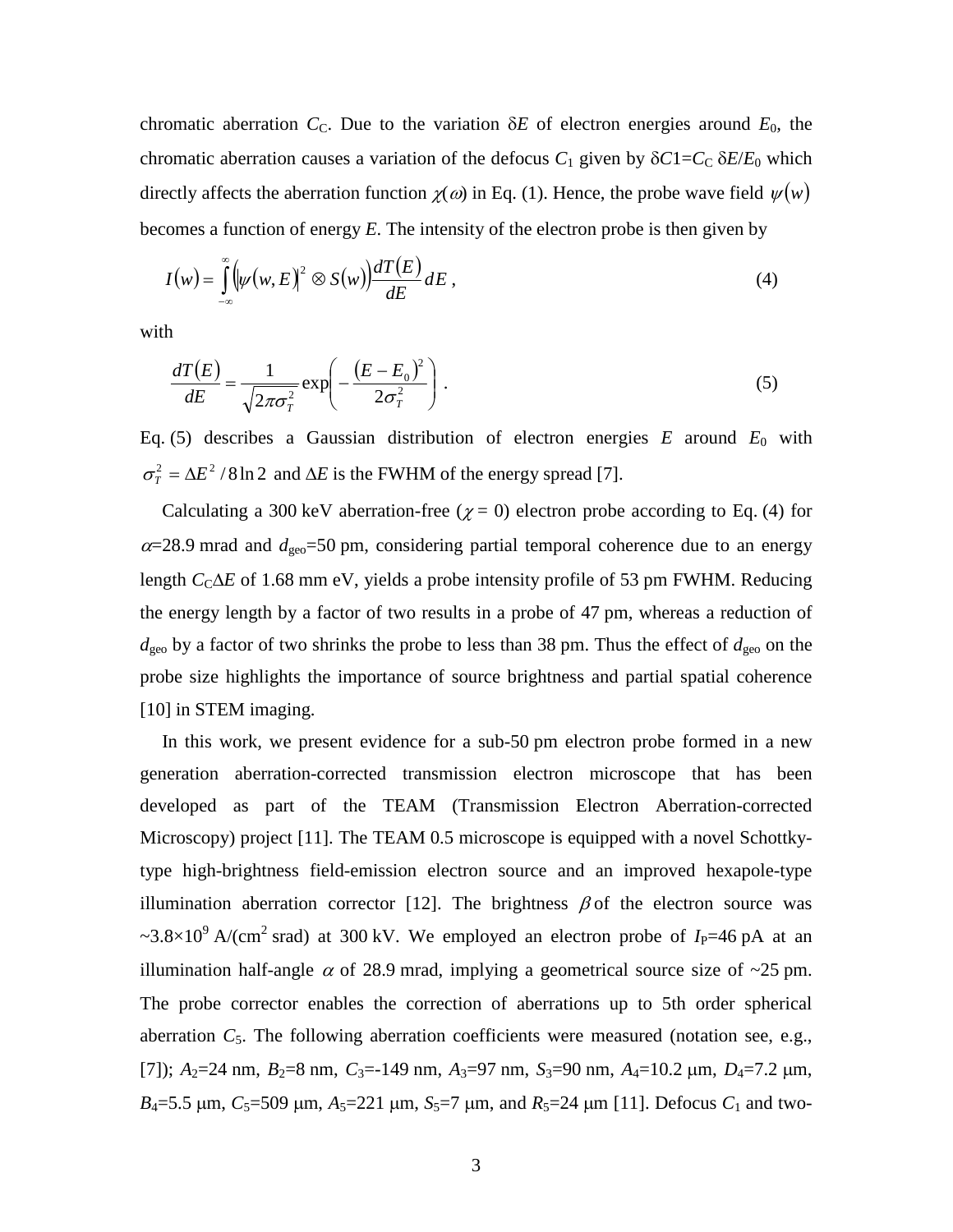fold astigmatism  $A_1$  were manually optimized. The illumination angle was chosen in order to balance the impact of the diffraction limit against residual coherent aberrations and, considering the finite energy length of 1.68 mm eV, to minimize probe tails that arise if a too large angle is chosen.

Figure 1(a) presents an annular dark-field (ADF) STEM micrograph of a Ge foil in 〈114〉 zone axis orientation that was recorded with an electron probe having the characteristics described above. The 〈114〉 projection of Ge consists of a periodic array of pairs of atom columns that are separated by 47 pm. Due to glide-mirror symmetry, the two columns of atoms forming the dumbbell are shifted with respect to each other by 0.47 nm in the direction of projection. The crystal planes corresponding to the 47 pm distance are of the type {884}. Atoms along each column are separated by 1.2 nm.

The micrograph was recorded using a magnification corresponding to a Nyquist frequency of  $50.2/\text{nm}$  (9.95 pm/pixel), a dwell time of 7  $\mu$ s and an annular detection range of ~45-290 mrad (semi-angle). The signal amplifier was adjusted to utilize the full dynamic range of the detector without clipping the signal. The Ge specimen was cut in a 〈114〉 orientation from a 〈001〉-Ge wafer and mechanically polished, followed by Ar ion milling. The estimated sample thickness is  $\sim$ 10 nm.

Fig. 1(b) shows the micrograph after high-frequency noise-reduction using a low-pass filter set at 40 pm with the edge of the Fourier mask smoothed from 32 and 40 pm. Single-pixel line profiles along the atom row of the Region of Interest (RoI) 1 in Fig. 1(a) and of the equivalent row from the filtered micrograph in Fig. 1(b) are shown in Fig. 2(a). The power spectrum and the line profiles in Fig. 2 confirm the presence of the 884 image frequency as well as other sub-50 pm reflections. The  $\overline{880}$  reflection (50 pm) in the direction perpendicular to  $\left[44\overline{2}\right]$  is weakly present but falls into an area of the power spectrum that is affected by residual scan noise.

From Fig. 1 and the line profile in Fig. 2(a), it is clear that the 47 pm dumbbell splitting is observed locally but not everywhere because the micrograph is affected by noise. In the presence of noise, resolution depends on the significance with which a signal can be detected above the noise level [13]. In order to quantitatively assess the noise level as well as the statistical relevance of the sub-50 pm information we performed local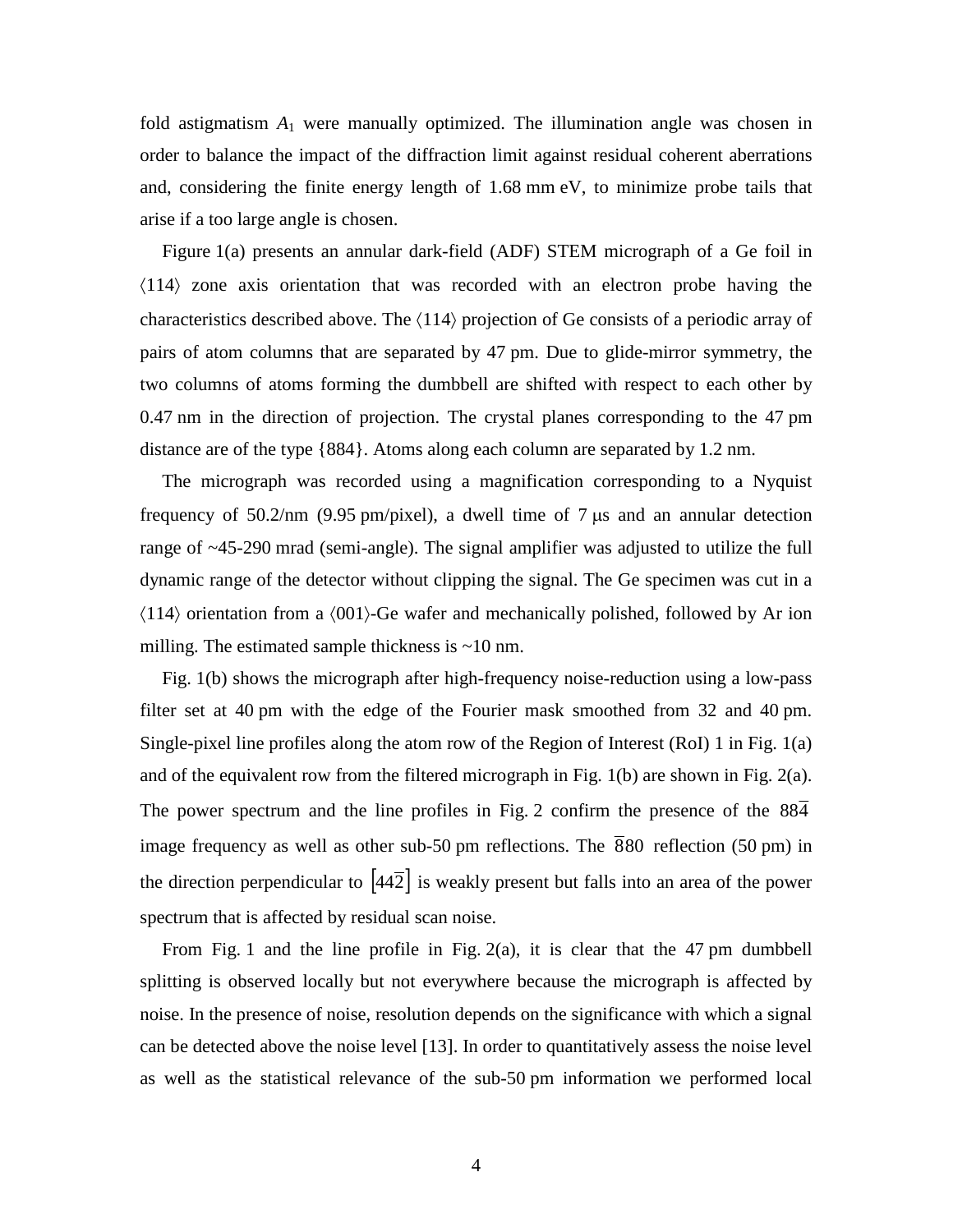statistical analyses for the RoIs in Fig.  $1(a)$ . For each of the three RoIs we derived the average dumbbell structure and the corresponding noise. The line profiles in Fig. 3(a) across the averaged structures reveal dips of 11%, 18% and 8% contrast for RoI 1, 2 and 3, respectively.

The averaged structure of RoI 1 is shown in Fig. 3(c). The error bars in Fig. 3(a) are the standard deviations obtained by comparing the individual dumbbells with the averaged structures [14]. From the standard deviation for each pixel, the dumbbell dip can be characterized with a confidence level. The 11% dumbbell contrast in RoI 1 is measured with a confidence level of 60%, while the 18% contrast in RoI 2 has a confidence level of 95%. These confidence levels reflect the statistical significance of observing the 47 pm splitting in individual image unit cells. By comparison, RoI 3 shows only 8% contrast with a confidence level of merely 1%, indicating that in this area, the dumbbell spacing has not been resolved. However, the result of RoI 1 and 2 provides clear evidence supporting the presence of a sub-50 pm electron probe and the 47 pm instrument resolution.

Electron-probe calculations according to Eq. (4) for an energy length of 1.68 mm eV yield a theoretical electron probe of 41 pm FWHM, assuming that the overall instrument stability preserves the brightness from source to specimen. Instabilities of high temporal frequency would lead to an effective blurring of  $d_{\text{geo}}$  [15], whereas instabilities of lower frequencies would cause apparent scan noise. For an object that consists of two deltafunctions separated by 47 pm the theoretical contrast can be found by convoluting the idealized object with the calculated electron probe, see Fig. 3(b). The line profile of the calculated dumbbell in Fig. 3(a) reveals a dip of 29%, representing the instrument resolution achievable for the theoretical electron probe and an idealized 47 pm spacing.

Comparing theoretical instrument resolution with an experimental micrograph raises the question of the extent to which the specimen limits the observable resolution. The local variation of the experimentally observed 47 pm contrast can be explained by residual low-frequency instrument instabilities and particularly by specimen imperfections, including the presence of amorphous surface layers, surface roughness or point defects. Such imperfections can be caused by ion milling during sample thinning, adsorbates from the environment or beam damage during electron exposure. Amorphous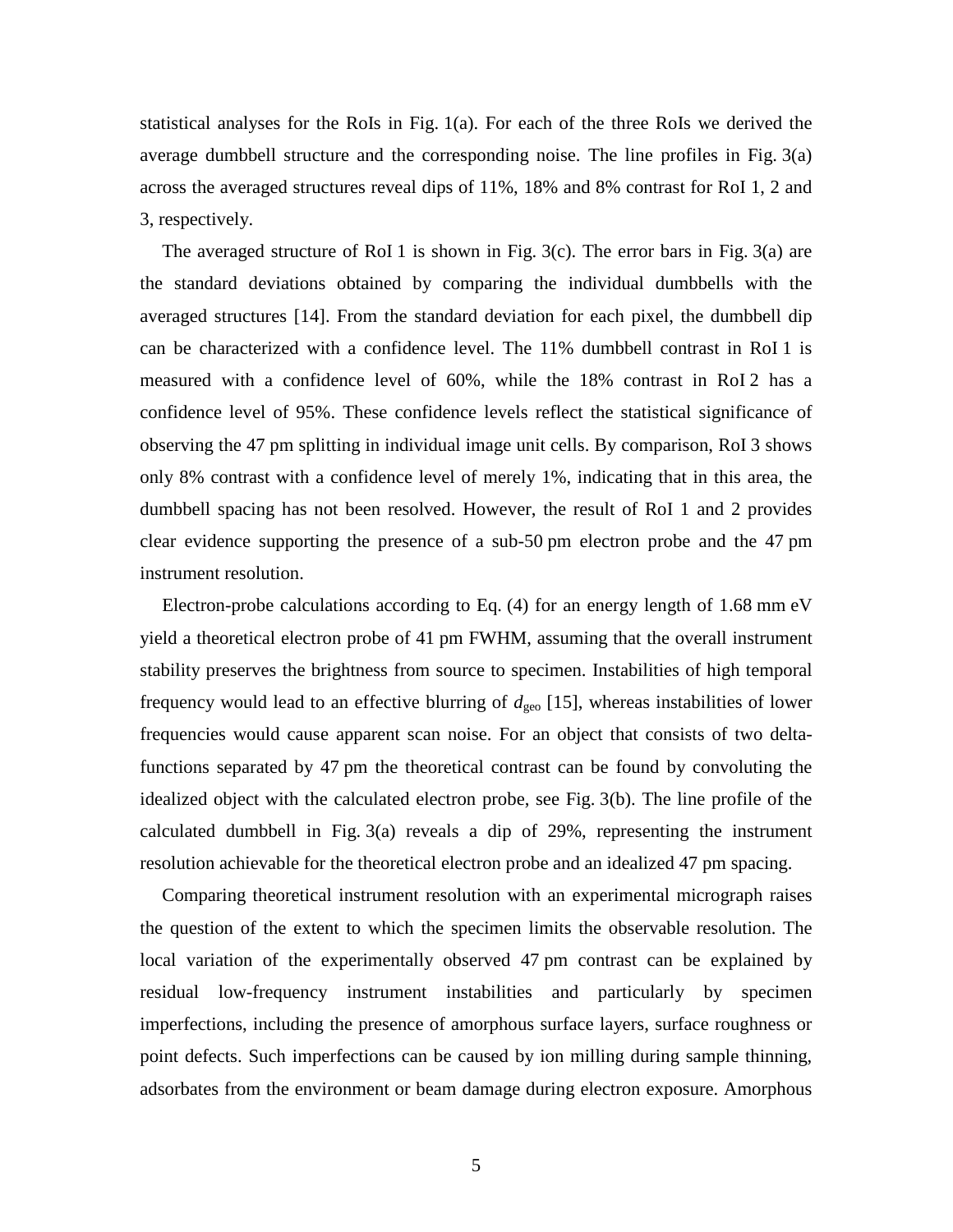layers lead to a reduction in contrast as well as local variations in intensity. Although beam damage is unlikely to generate point defects in bulk Ge at 300 keV [16], radiation damage of the more weakly bound surface atoms can still occur, causing roughness or amorphous layers at the surface.

Apart from specimen imperfections, the optics of a small electron probe also restricts the achievable contrast. In order to reduce the impact of the diffraction limit on the (lateral) spatial resolution in STEM imaging, a large (aberration-free) illumination angle is desirable. However, working with a highly convergent electron probe in ADF STEM imaging, substantially reduces the depth of field. While this gives access to 3D information [17], it reduces the thickness regime that is "in focus" if one is interested solely in projected 2D lateral information. For a crystal of a given density, a finer atomic spacing in the plane of projection implies a larger atomic spacing along the axis of projection. In the Ge  $\langle 114 \rangle$  projection, atoms in each column are separated by 1.2 nm in the depth direction. A calculation of the 47 pm dumbbell image, similar to Fig. 3(b) but as a function of defocus, assuming purely incoherent imaging and no channeling effects, shown in Fig. 3(d), reveals the focus dependence of the contrast of the 47 pm spacing. Even for small defocus of only  $\pm 3$  nm, the theoretical contrast of the 47 pm spacing drops from 29% to below 10%. Due to this limited depth of field, the dumbbell spacing can be resolved only within a narrow focus range of ~4-5 nm. This defines the crystal slice that makes the most important contribution to the ADF STEM micrograph. It can be concluded that under these conditions of focal depth and interatomic spacing along the beam direction, there are only 3 to 4 pairs of atom that provide substantial contrast to the dumbbell image. Areas above and below the 4.5 nm slice reduce the attainable 47 pm contrast.

The points discussed above are based on the assumption that the size of the object is negligible. However, the size of the object is finite, although the width of the atom columns that is relevant for electron scattering in STEM imaging remains an unresolved issue. Whether the width of an atom column is determined by the scattering cross-section of an individual atom or alternatively by the column's 1s-state [18], the finite size of the object reduces the contrast [2]. But even if the size of the object is not quantifiable, its displacement from the equilibrium position can affect the resolution. Because the time for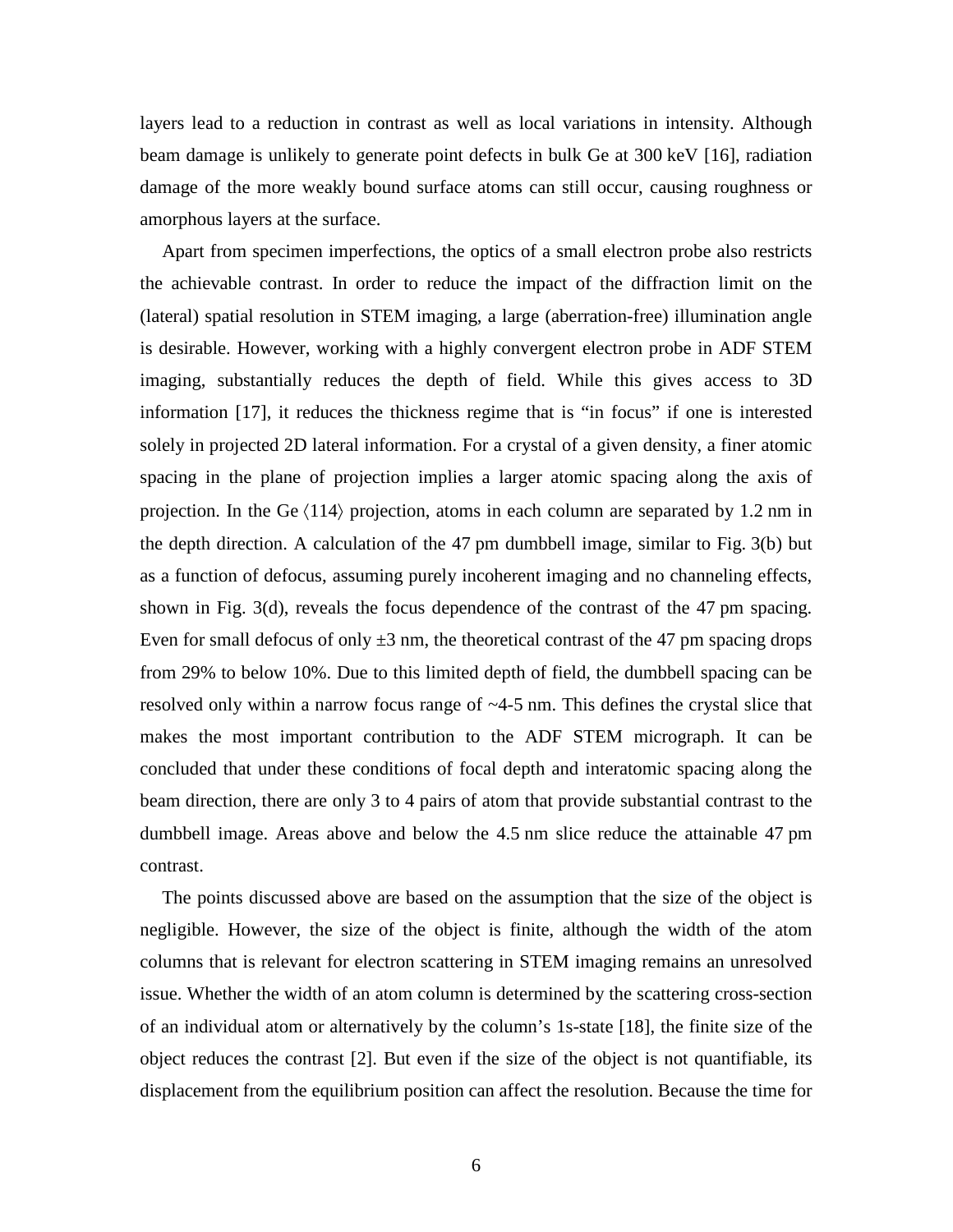an electron to traverse the specimen is short compared to a phonon vibration, each electron experiences a different crystal configuration [19]. Thse root-mean-square displacement of Ge at 300 K is of the order of  $\sim$ 8 to 9 pm [20], clearly sufficient to impact the 47 pm dumbbell contrast.

In conclusion, we have presented evidence for a sub-50 pm electron probe at 300 kV that was able to resolve the 47 pm spacing of  $\text{Ge } \langle 114 \rangle$  in ADF STEM imaging. It is shown that the goal of forming smaller electron probes is not achievable solely by improving the aberration-corrected optics. The brightness of the electron source and the geometrical source size are crucial parameters that ultimately limit the size of the electron probe. Furthermore, the statistical analysis of the Ge  $\langle 114 \rangle$  micrograph underlines the importance of experimental noise in the discussion of resolution. We discuss the discrepancy between theoretically possible and experimentally observed image contrast in terms of the influence of random noise, the finite size of the object, the limited depth of field, and imperfections in the specimen. From this analysis we conclude that the sub-50 pm resolution presented here is not limited by the electron-optical setup.

The TEAM project is supported by the Department of Energy, Office of Science, Basic Energy Sciences. This work was performed at NCEM, which is supported by the Office of Science, Office of Basic Energy Sciences of the U.S. Department of Energy under Contract No. DE-AC02—05CH11231.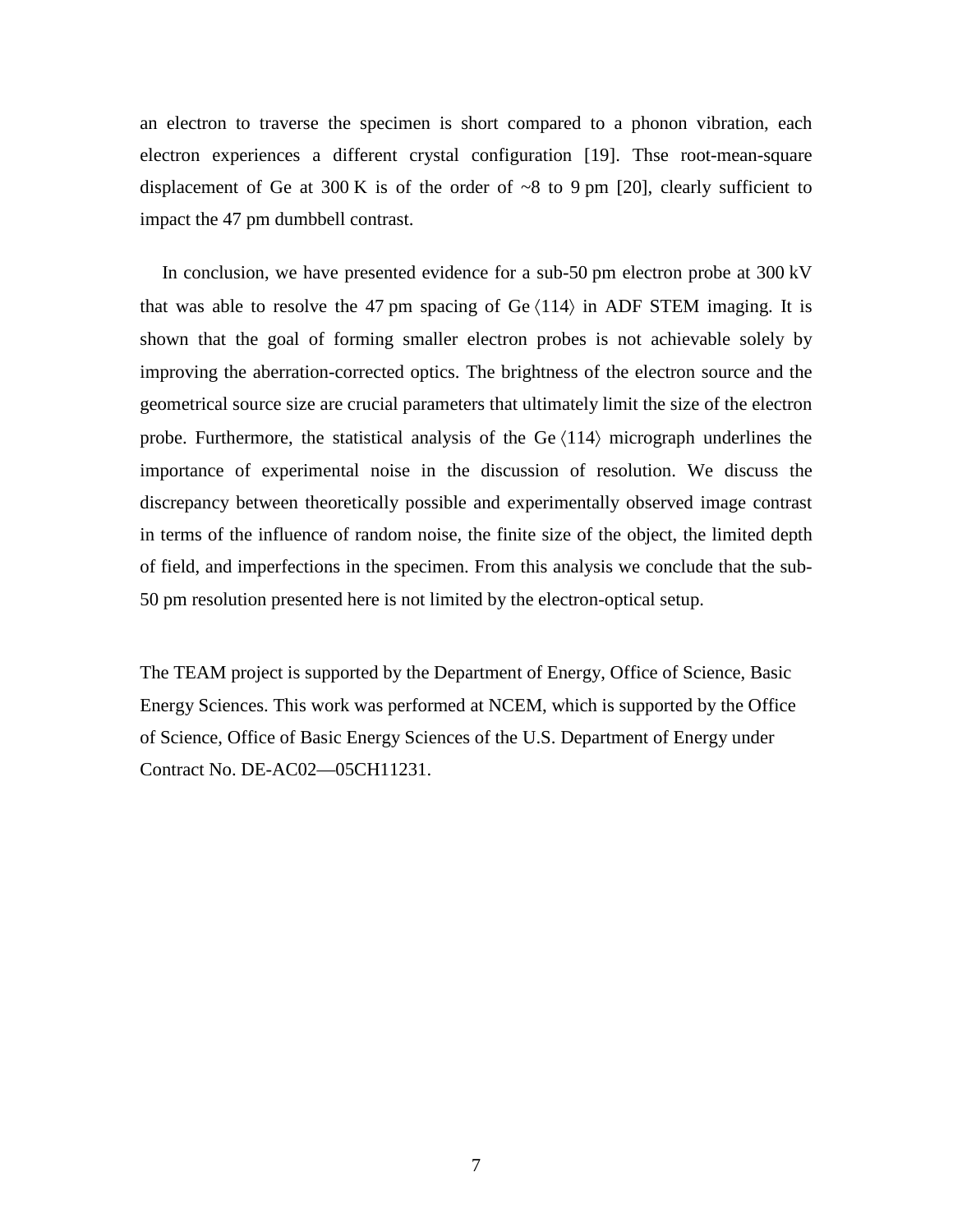## **REFERENCES**

- [1] P. E. Batson, N. Dellby, and O. Krivanek, Nature **418**, 617 (2002).
- [2] P. D. Nellist *et al.*, Science **305**, 1741 (2004).
- [3] M. Haider *et al*., Nature **392**, 768 (1998).
- [4] H. Sawada *et al.*, Jap. J. Appl. Phys. **40**, 568 (2007).
- [5] J. C. Meyer et al., Nano Lett. **8**, 3582(2008).
- [6] J. R. Jinschek *et al.*, Ultramicroscopy **108**, 589 (2008).
- [7] M. Haider, S. Uhlemann, and J. Zach, Ultramicroscopy **81**, 163 (2000).
- [8] E. J. Kirkland, R. F. Loane, and J. Silcox, Ultramicroscopy **23**, 77 (1987).
- [9] M. Born and E. Wolf, *Principles of Optics*  $(7<sup>th</sup>$  ed., Cambridge, 2003).
- [10] C. Dwyer, R. Erni, and J. Etheridge, Appl. Phys. Lett. **93**, 021115 (2008).
- [11] C. Kisielowski *et al.*, Microsc. Microanal. **14**, 454 (2008).
- [12] H. Müller *et al.*, Microsc. Microanal. **12**, 442 (2006).

[13] S. Van Aert, D. Van Dyck, and A. J. den Dekker, Opt. Express **14**, 3830 (2006).

[14] The standard deviations measured include both random and systematic noise. The variations of the local minima between the dumbbell pairs in Fig. 2(a) reflect the systematic low-frequency noise. Frequency-dependent noise analysis revealed that random and systematic noise contribute in equal proportion. Since the systematic error is not relevant for the dumbbell resolution, the errors in Fig. 3(a) reflect random noise only.

[15] The impact of high frequency noise on the geometrical source size can be incorporated by considering an effective geometrical source size  $d_{geo, eff}^2 = d_{geo}^2 + d_{noise}^2$ .

[16] J. J. Loferski and P. Rappaport, Phys. Rev. **111**, 432 (1958).

[17] K. van Benthem *et al.*, Ultramicroscopy **106**, 1062 (2006).

[18] P. Geuens and D. van Dyck, Ultramicroscopy **93**, 179 (2002).

[19] J. M. Cowley, Appl. Phys. Lett. **15**, 58 (1969).

[20] V. F. Sears and S. A. Shelley, Acta Cryst. A**47**, 441 (1991).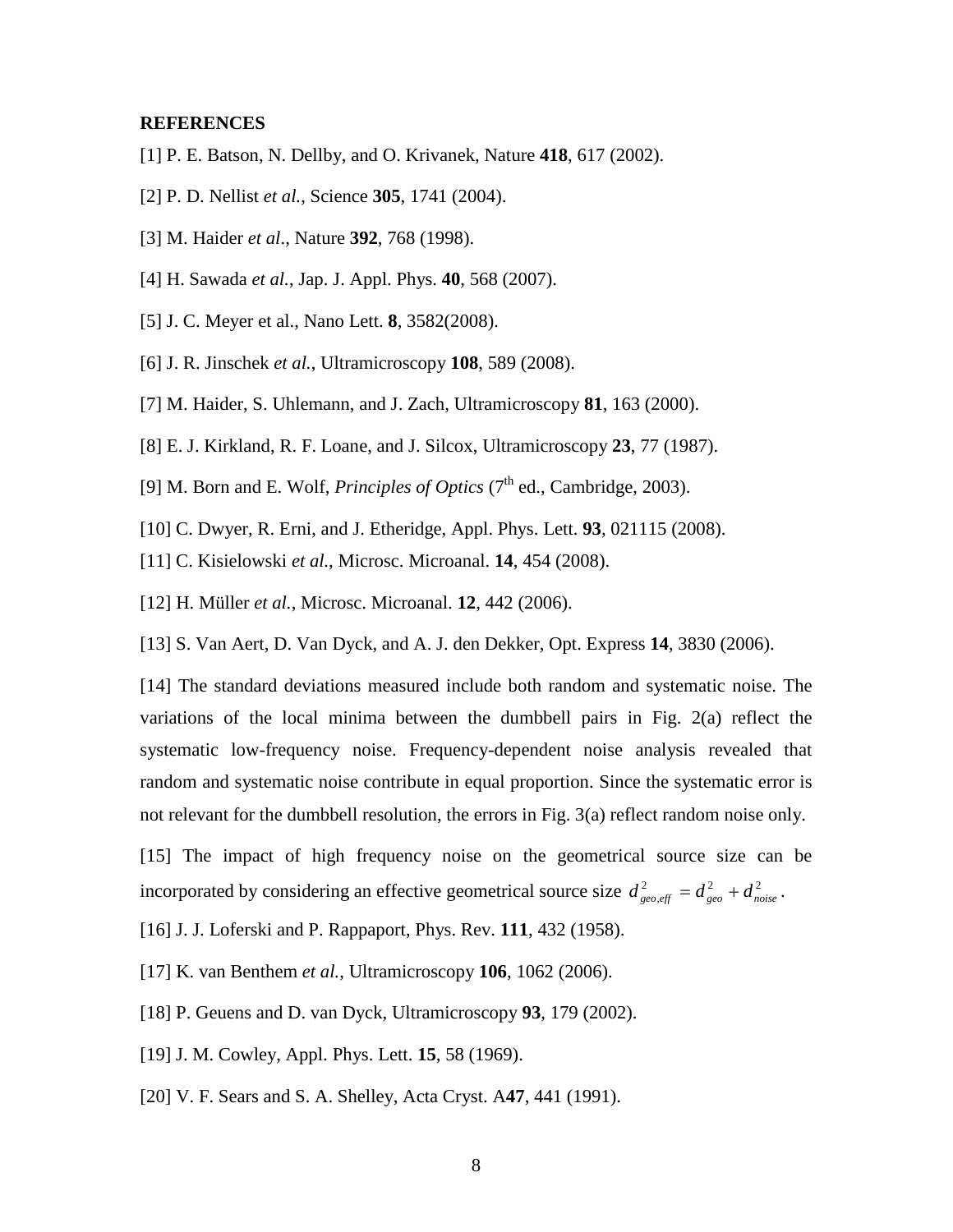## **FIGURE CAPTIONS**

FIG. 1 ADF STEM micrograph of Ge  $\langle 114 \rangle$  with overlaid model. (a) Raw data, (b) after high-frequency noise-reduction using a smooth low-pass filter set at 40 pm. The area corresponds to about a quarter of the original micrograph rotated by 22.3°.

FIG. 2 (a) Line profiles across the atom row of RoI 1 in Fig. 1(a) (gray) and Fig. 1(b) (black). (b) Detail of the power spectrum of the Ge  $\langle 114 \rangle$  micrograph and (c) line profiles through the power spectrum. The  $88\overline{4}$  image frequency (47 pm) and both  $111\overline{3}$ -type reflections (49 pm) are present, confirming the sub-50 pm information transfer.

FIG. 3 (a) Single-pixel line profiles across the averaged dumbbell structures derived from RoIs 1, 2 and 3 in Fig. 1(a). The theoretical curve in (a) is a line profile across the calculated dumbbell in (b), showing that the 47 pm spacing can be resolved with 29% contrast for zero defocus. (c) Averaged dumbbell structure derived from RoI 1 in Fig. 1(a). (d) Defocus dependence of the 47 pm dumbbell contrast.

## **FIGURES**



**FIG. 1**

*New size: 1 column width: height 1.7 inches*